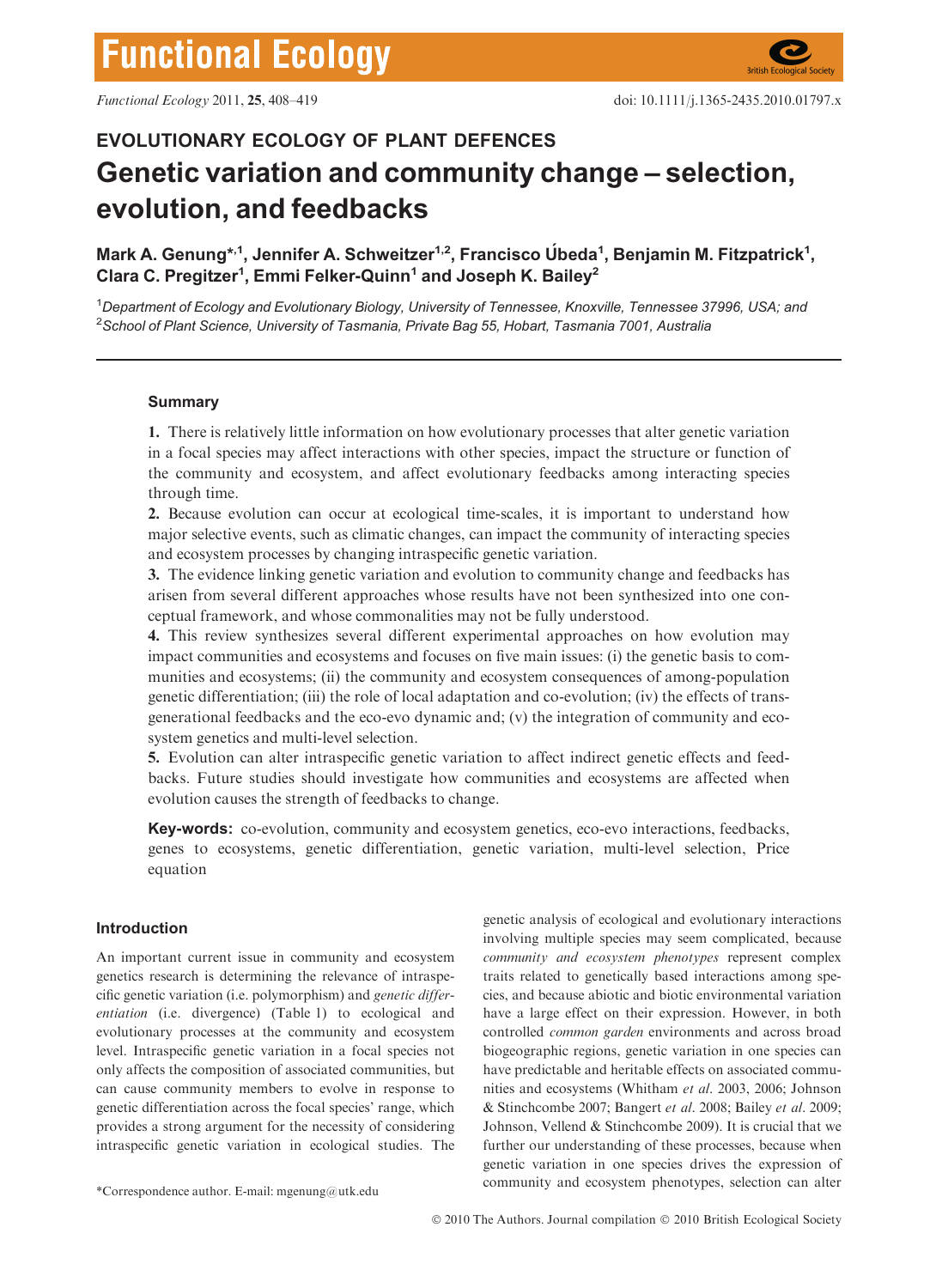| An experimental design in which common gardens are established at every location from which individuals<br>were collected                                                             |
|---------------------------------------------------------------------------------------------------------------------------------------------------------------------------------------|
| Evolutionary changes in traits of one population followed by an evolutionary change in traits of a second<br>population to the first                                                  |
| An experimental design in which environmental differences are minimized by planting all individuals in a<br>common site                                                               |
| The degree to which genetically related individuals support similar communities and drive similar ecosystem<br>processes                                                              |
| The effects of genes on levels of organization above the population; occur due to species interactions in which<br>the genes of one species affect the phenotype of the other species |
| Selection imposed reciprocally by one species on another is dependent on the presence or absence of other species                                                                     |
| Reciprocal interactions between ecology and evolution in which populations alter their environment and<br>those changes subsequently affect the evolution of the population           |
| Change in fitness of an organism due to its alteration of its biotic and abiotic environments                                                                                         |
| A gradual change in allele frequencies across a portion of a species' geographic range                                                                                                |
| Genetic differences between populations across the geographic range of a species                                                                                                      |
| Genotype of one individual affects the phenotype and fitness of an associated conspecific individual                                                                                  |
| Environmental influences on the phenotype of one species are due to expression of genes in another species                                                                            |
| Higher fitness, within a given habitat, of individuals born in that habitat relative to individuals from other<br>habitats                                                            |
|                                                                                                                                                                                       |

Table 1. Lexicon of terms used in this review which are commonly used in ecological genetics studies

that genetic variation, resulting in evolution in one species which will further affect associated communities and ecosystems (Bailey et al. 2011).

The attempt to understand how evolution acts on genetic variation within a species to affect associated communities is not a new endeavour – for decades, both ecologists and evolutionary biologists have been interested in understanding how evolution in one species affects other species in the community (e.g. Pimentel 1961, 1968; Janzen 1980; Reznick & Endler 1982; Antonovics 1992; Thompson 1998; Grant & Grant 2002; Whitham et al. 2006). For example, Pimentel (1968) proposed that evolution in one species could regulate the population of another through a 'genetic feedback mechanism' through which the selective pressure on host plants increases with herbivore densities, causing changes in the genetic makeup of the host populations such that they become more resistant. This change, in turn, imposes selection on herbivores to overcome plant resistance. Moreover, it has been clearly shown that evolution can occur at ecologically relevant time-scales (Thompson 1998; Hendry & Kinnison 1999; Bohannan & Lenski 2000; Kinnison & Hendry 2001; Grant & Grant 2002; Yoshida et al. 2003; Hairston et al. 2005) and this observation is a unifying element to every approach linking ecology and evolution, including the geographic mosaic theory of co-evolution (Thompson 1999), diffuse co-evolution (Janzen 1980; Fox 1981; Herrera 1982; Strauss, Sahli & Connor 2005; Wade 2007), community heritability (Whitham et al. 2003, 2006; Shuster et al. 2006), and eco-evo feedbacks (Post & Palkovacs 2009). This has important implications because it suggests that major selective events such as climate change, increased habitat fragmentation, and species invasions can have extended ecological consequences by changing intraspecific genetic variation. While rapid evolution has already been incorporated into invasion biology through the 'evolution of increased competitive ability' hypothesis (see review by Bossdorf et al. 2005) and the 'hybridization increases invasiveness' hypothesis (see review by Ellstrand & Schierenbeck 2000) the demonstration that rapid evolution can alter species interactions and ecosystem properties has broad implications that are not commonly addressed in many other subfields of ecology including conservation biology, plant-pollinator interactions, and restoration ecology.

Although decades of research clearly shows that intraspecific genetic variation has community-level consequences, the extent to which evolutionary forces change genetic variation in one species and affect associated communities, and whether these changes feed back to affect the original species, is less clear. One conceptual model for understanding the extended effects of evolution acting on intraspecific genetic variation involves expanding Lewontin's (1974) representation of population genetic transformations occurring in genotype and phenotype space to include another level of 'community space' (Fig. 1). In this diagram, 'spaces' represent a set of possible values for genotypes, phenotypes, and communities, respectively, and arrows represent the 'transformations' between different spaces. For example, the transformation beginning in genotype space and ending in phenotype space represents the results of different genotypes developing in various environments (Lewontin 1974). In the expanded version the transformation beginning in phenotype space and ending in community space represents the community phenotype of genes being expressed by the species of interest. In this model, we assume that all community-level effects of genotype are mediated through the expressed phenotypes. In some systems, intraspecific genetic variation may have little or no effect on associated communities (Fig. 1a), suggesting that other ecological factors determine community composition. For example, Tack et al. (2010) reported that insect communities associated with Quercus robur were determined more by an environmental factor, spatial connectivity, than by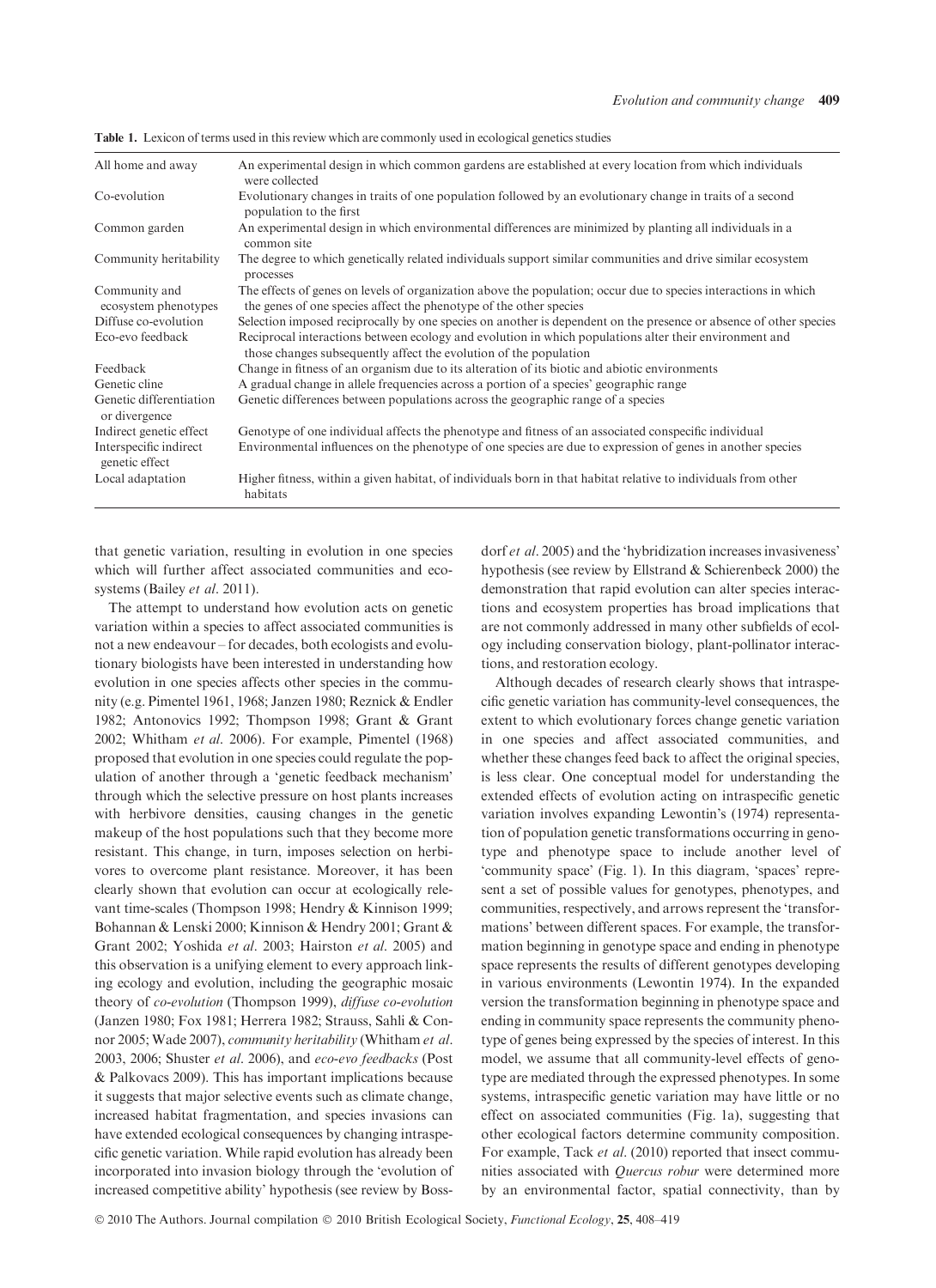

Fig. 1. Genetically based feedbacks through which one species alters its associated community, and community changes exert a reciprocal effect on the fitness of the original species, may occur when a series of conditions are met. In this diagram, 'spaces' represent a set of possible values for genotypes, phenotypes, and communities. Transformations are represented by arrows and refer to changes either within or between spaces; for example, a transformation beginning in phenotype space and ending in community space represents the community phenotype of genes in the species of interest. Dashed arrows represent transformations which are driven, at least primarily, by dynamics in another space.  $G_1$  and  $G_1'$  represent the beginning of new generations, while  $G_2$  or P<sub>2</sub> represents the second value for a genotype or phenotype within a generation. The transformations involving genotype and phenotype space are (modified from Lewontin 1974): [T1] laws that give the distribution of phenotypes that result from the development of various genotypes in various environments; [T2] laws of mating, migration, and natural selection which transform the distribution of phenotypes within one generation; [T3] relations which allow inference of a distribution of genotypes corresponding with a distribution of phenotypes; [T4] genetic rules which allow the prediction of genotypes in the next generation, given the array of parental genotypes. The transformations involving phenotype and community space describe: [T5] the community phenotypes associated with a species based on the distribution of phenotypes (i.e. community heritability); [T6] environmental factors driving differences in the phenotype of the plant independent of plant genetics; [T7] the differential fitness values of community members associated with a species which transform the distribution of communities within one generation; [T8] how changes in community composition feed back to affect the distribution of phenotypes in the species of interest. (a) represents a system in which plant genetic variation does not affect associated communities; (b) represents a system in which plant genetic variation affects associated communities but there are no feedbacks; (c) represents a system in which the herbivore community drives differences in a plant's phenotype; and (d) represents a system in which plant genetic variation affects herbivore communities and these changes feed back to affect the plant species. Arrows pointing inwards to the boundaries of phenotype and community space are placeholders for extrinsic effects of the biotic and abiotic environment on expression of phenotypes and community structure.

host-plant genotype. When intraspecific genetic variation does affect associated communities, then evolution can lead to changes in the associated community (Fig. 1b), represented by transformations between the phenotype and community spaces. Transformations can also begin in community space and end in phenotype space, if the community repre-

sents an environmental factor driving differences in an organism's phenotype independent of genetics (Fig. 1c). In some cases, evolution in a community context will feed back to affect the fitness and performance of the focal species (Fig. 1d). In this case, the transformation in phenotype space (dashed arrow) is primarily driven by the transformation in

© 2010 The Authors. Journal compilation © 2010 British Ecological Society, *Functional Ecology*, 25, 408–419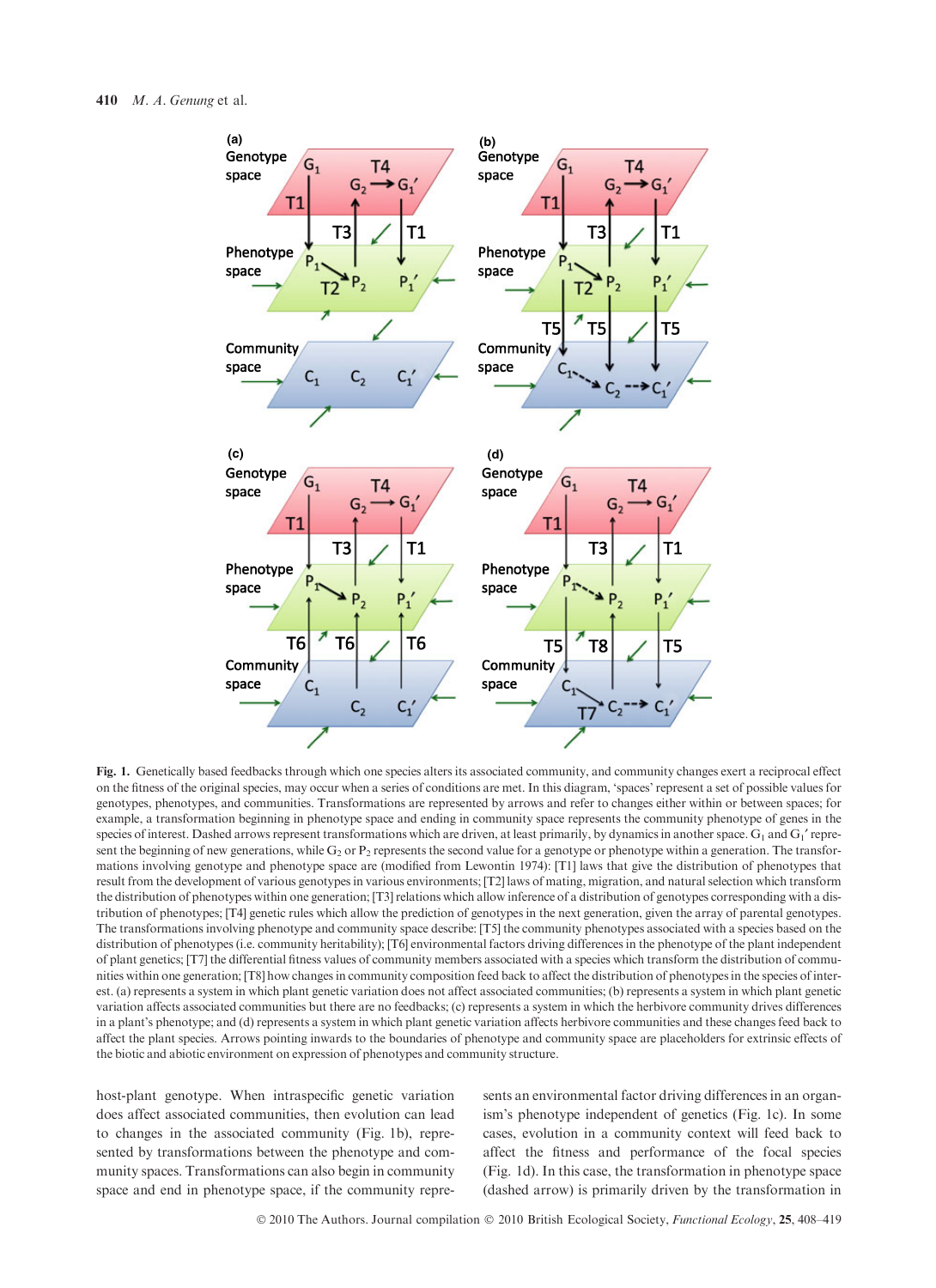|                                        | Description                                                                                                                                                                | Example studies                                                                 | communities and<br>Genetic basis of<br>ecosystems | Evolutionary<br>process | Co-evolutionary<br>process | feedbacks<br>Eco-evo | dynamics<br>feedback<br>Eco-evo |
|----------------------------------------|----------------------------------------------------------------------------------------------------------------------------------------------------------------------------|---------------------------------------------------------------------------------|---------------------------------------------------|-------------------------|----------------------------|----------------------|---------------------------------|
| garden studies<br>Local common         | local garden(s) to minimize influence of<br>Collect individuals locally and plant in                                                                                       | Whitham et al. (2003, 2006),<br>Johnson & Agrawal (2005)                        | Yes                                               | $Yes^*$                 | $\frac{1}{2}$              | $\frac{1}{2}$        | $\frac{1}{2}$                   |
| Genetic differentiation<br>studies     | Collect individuals from across the range<br>of a species and plant them in one<br>environmental differences                                                               | $(2001)$ ; Barbour <i>et al.</i> $(2009a,b)$<br>Pennings, Siska & Bertness      | Yes                                               | Yes                     | $\tilde{z}$                | $\frac{1}{2}$        | $\frac{1}{2}$                   |
| Local adaptation<br>studies            | associated species in all home and<br>Collect and grow individuals and<br>environment                                                                                      | Johnson et al. (2010)                                                           | Yes                                               | Yes                     | Yes                        | Yes                  | $\frac{1}{2}$                   |
| Trans-generational<br>feedback Studies | effects on trans-generational feedbacks<br>multiple environments and infer the<br>Examine systems in which genetic<br>differentiation has occurred in<br>away environments | & Palkovacs (2009); Pregitzer<br>Palkovacs & Post (2008); Post<br>et al. (2010) | Yes                                               | Yes                     | Yes                        | Yes                  | Yes                             |
|                                        | *Assumptions of evolution in common garden studies may be too strong, due to the effects of gene flow between genetic individuals being stronger than selection.           |                                                                                 |                                                   |                         |                            |                      |                                 |

community space, which represents natural selection acting to change the composition of associated communities.

The perspective outlined in Fig. 1 is valuable because understanding how this range of indirect genetic effects and feedbacks varies spatially and temporally (e.g. Thompson 2005) in response to abiotic and biotic environmental variation represents an important frontier. Each of the possibilities listed above have been detected in different experimental designs, each with its own strengths and weaknesses, and each one providing different information about how evolution in one species may affect community and ecosystem properties in associated species (Table 2). For example, designs that provide valuable information about co-evolutionary processes and feedbacks are considerably more expensive and labourintensive than a single-location common garden study, so investigators should consider the experimental scale at which their question can be best addressed.

Of all the above approaches, studies examining how feedbacks affect co-evolution and eco-evo interactions have received the least attention (but see Lankau & Strauss 2007; Palkovacs & Post 2008; Palkovacs et al. 2009; Post & Palkovacs 2009; Pregitzer et al. 2010); however, these studies are crucial to linking ecological and evolutionary processes. Although ecological feedbacks in natural systems are just beginning to be formally studied at the genetic level (e.g. Lankau & Strauss 2007; Pregitzer et al. 2010), studies of this nature have broad implications to many scientific disciplines, some of which currently do not incorporate genetic variation as a part of their research. Many types of feedbacks exist, but a common feature is that feedbacks occur when an organism modifies its abiotic (e.g. increased leaf area causes decreased ground temperature) or biotic (e.g. changes in prey community structure due to predation pressure) environment, and that modification in turn affects the fitness of the organism or other community members (Van der Putten, Vandijk & Peters 1993; Bever 1994; Jones, Lawton & Shachak 1997; Post & Palkovacs 2009). Feedbacks are fundamental to the co-evolutionary process (Thompson 2005) and local adaptation (Clausen, Keck & Hiesey 1940; Gandon & Nuismer 2009) because in each of these cases the interacting species can exert reciprocal fitness consequences. Additionally, feedbacks are an important part of the maintenance of biodiversity (Bascompte & Jordano 2007; Lankau & Strauss 2007; Duffy & Forde 2009; Laine 2009). For example, in a recent review, Laine (2009) reported that variation in the strength of feedbacks led to population-level divergence in the traits of interacting species. Finally, there has been virtually no consideration of the extended consequences of particular feedbacks in community or ecosystem ecology; for example, if a feedback alters the fitness and performance of one species, how does that alter interactions with other species and the ecosystem services they mediate? Although recent studies have begun to address the dynamic nature of ecological and evolutionary feedbacks (e.g. Lankau & Strauss 2007; Palkovacs & Post 2008; Pregitzer et al. 2010), a more complete understanding of these feedbacks remains a major challenge.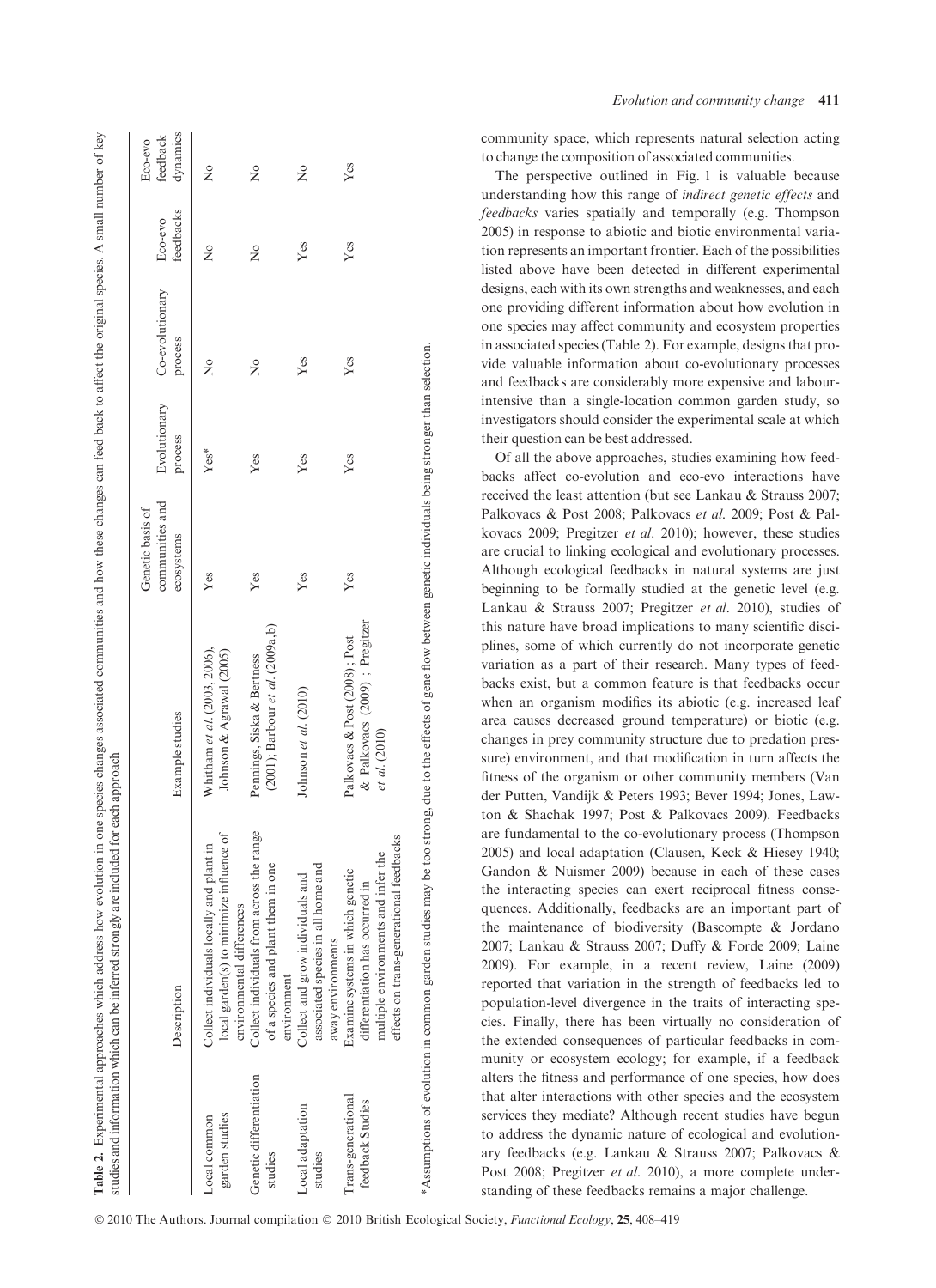As the field of community and ecosystem genetics is currently focused on documenting the extended effects of genetic variation in a focal species, this review provides a broad conceptual framework for understanding how evolution may impact communities and ecosystems. We discuss five main elements relating to 'genes to ecosystems' research, including: (i) intraspecific genetic variation affects communities and ecosystems, although these effects can be dependent on abiotic and biotic environmental context; (ii) evolution in one species across its native range leads to genetic differentiation which affects associated communities; (iii) genetically differentiated populations of species can co-evolve interactions with other species which maximize the focal species' fitness in a given environment; (iv) genetically differentiated populations can affect the success of subsequent generations of their offspring and the offspring of other community members through trans-generational feedbacks; and lastly, (v) feedbacks may vary in space and time and may be a consequence of the community of interacting species or even the ecosystem processes that those communities mediate (Lankau & Strauss 2007; Bailey et al. 2009). This suggests that the relative fitness of any individual may vary depending upon characteristics of the specific 'group' (i.e. population, community, and ecosystem) to which it belongs and suggests that concepts associated with multi-level selection may be useful for understanding the potential impacts of selection on populations as a consequence of the particular 'groups' with which they are associated. In this last section, we use the Price equation to define mathematically how multi-level selection may act within the context of the community and ecosystem. In this review, we attempted to bring together these five components whose synthesis suggests that if the evolutionary dynamic in a system changes, then the ecological dynamic also likely changes (and vice versa) through indirect genetic effects and feedbacks, with consequences that can extend from the phenotype of an individual within a population to affect associated communities and ecosystem processes. Our examples largely focus upon plant-herbivore interactions, but the ideas and conceptual framework proposed are general and may apply to any system.

#### Genetic basis to communities and ecosystems

Linking genetic variation within species to patterns and processes that occur above the population level is critical to understanding how genetic changes in one species may affect the ecology of associated species (Bailey et al. in press). One approach to this problem involves quantifying the predictability of community and ecosystem responses with respect to genetic factors in a given species. A common experimental approach to this question has been to collect plants from a specific population and then to plant all collected specimens in a 'common garden' at one location. Within the common garden, trait differences across genotypes can be assessed in the absence of high environmental variation. Common garden studies have been instrumental in building our understanding of the extended effects of genotypic variation on traits at the community (Whitham et al. 2003, 2006; Johnson & Agrawal 2005; Bailey et al. 2006; Crutsinger et al. 2006; Johnson, Lajeunesse & Agrawal 2006; Tetard-Jones et al. 2007; see also Fig. 1a), and ecosystem (Whitham et al. 2003, 2006; Crutsinger et al. 2006; Madritch, Donaldson & Lindroth 2006; Schweitzer et al. 2008; Pregitzer et al. 2010) level. However, the effects of genetic variation on associated communities are often context dependent, varying across different environments [genetic  $(G) \times$  environment  $(E)$  interactions, e.g. Johnson & Agrawal 2005; Bangert et al. 2008; Bossdorf, Shuja & Banta 2009] or due to the presence of genetic variation in other species in addition to non-genetic biotic and abiotic environmental effects  $(G \times G \times E)$  interactions, e.g. Tetard-Jones et al. 2007). For example, Tetard-Jones et al. (2007) manipulated aphid and barley genotypes, and showed that the presence of rhizobacteria significantly altered the genotype by genotype interactions between aphids and barley. Genetic by environment interactions are important because the context dependency of genetic effects sets up the possibility of community-level responses to genetic differentiation and local adaptation if a species' range includes many different environments. These interactions also suggest that studies of genetic clines along elevational or latitudinal gradients could improve our knowledge of how strong the effects of genetic variation and differentiation are in the context of varying environmental conditions (Bailey et al. in press).

The higher-level ecological effects of genetic variation were first termed 'extended phenotypes' by Dawkins (1982) because they are caused by the expression of genes in an individual. Extended phenotypes have been further characterized as community and ecosystem phenotypes, respectively, which describe the tendency for genetically related individuals to support similar communities and affect ecosystem processes in similar ways (Whitham et al. 2003, 2006). A common garden experimental framework allows the estimation of variation in the community or ecosystem phenotype and the extent to which it is explained by variation in underlying genetic factors. The heritability of community phenotypes involves using traditional diversity indices (i.e. Simpson's or Shannon–Weiner) or an ordination technique to convert multivariate community data (associated with individuals of a focal species) into a univariate response which can be analyzed with standard statistical tools, allowing for the estimation of the broad sense heritability of community traits (see Johnson & Agrawal 2005; Shuster et al. 2006; Whitham et al. 2006 for details). For example, in Populus spp., the heritability of communities associated with particular genotypes has been estimated as  $0.56-0.63$  for arthropod communities and  $0.70$  for soil microbial communities or microbial pools of nutrients (Shuster et al. 2006; Schweitzer et al. 2008).

Many investigators argue that community and ecosystem phenotypes represent complex traits related to variation in the fitness consequences of indirect genetic effects (IGEs) among species (Thompson 2005; Shuster et al. 2006; Whitham et al. 2006; Tetard-Jones et al. 2007). In their most basic form, IGEs are environmental influences of genes in one individual on the phenotype and fitness of an associated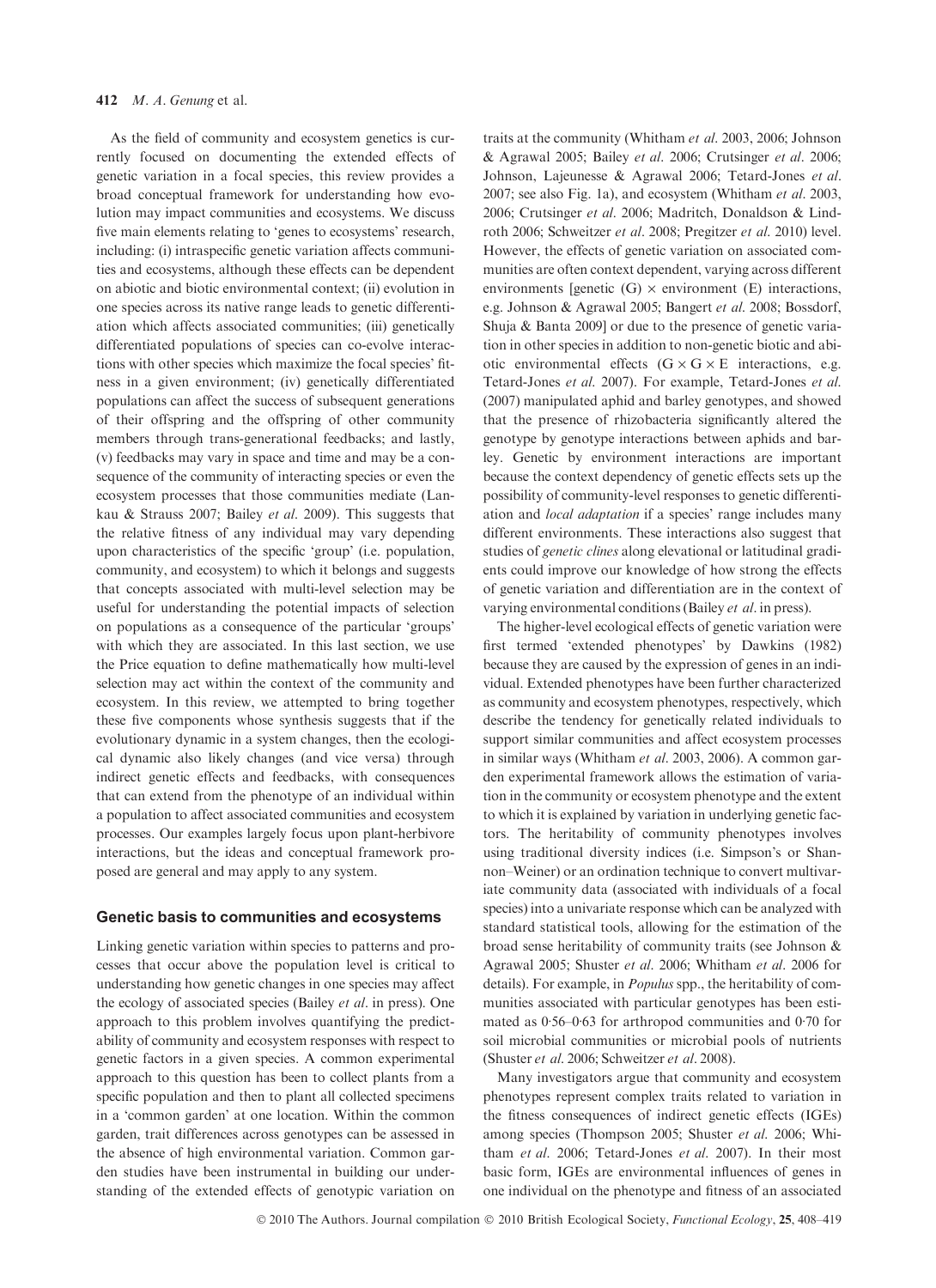conspecific individual (Moore, Brodie & Wolf 1997; Agrawal, Brodie & Wade 2001). When IGEs occur between different species, they are referred to as interspecific IGEs (IIGEs, Shuster et al. 2006; Whitham et al. 2006). Based on theory outlined by Shuster et al. (2006), genetically based variation in community phenotypes provides evidence that: (i) fitness effects arise due to IIGEs, and (ii) through differential fitness consequences of IIGEs, selection can occur in a community context. While it has been suggested that a finding of significant community heritability provides evidence of evolution in a community context, in practice, the relationship between community heritability and co-evolution by natural selection is less clear.

For associated species to evolve in response to underlying plant genetic variation there are four important requirements. First, plant genotypes have to act as an agent of selection affecting the fitness and phenotype of the associated species (described in the preceding paragraphs). Second, the effects of plant genetic variation on arthropods must be mediated by genetic variation for arthropod traits (Lewontin 1970). Third, the variation in arthropod traits must also covary with arthropod fitness (Lewontin 1970). Fourth, some spatial isolation or other mechanism is required to prevent gene flow between populations that are evolving in response to different selective environments (i.e. associations with different hostplant genotypes). For example, Heschel & Paige (1995) showed that introducing pollen from a larger population of scarlet gilia (Ipomopsis aggregata) to a smaller population was enough to ease extinction risk caused by small population size, illustrating the well-known principle that even very low levels of gene flow can have relatively large effects on the genetic structure of populations (Wright 1931; Hartl & Clark 1997). Although divergent adaptation in the face of gene flow is possible, and often observed in phytophagous insects (see reviews by Dres & Mallet 2002; Coyne & Orr 2004; Bolnick & Fitzpatrick 2007), the conditions are restrictive (Lenormand 2002) and the strength of selection needed to overcome gene flow might be rare among genotypes of a single host plant population (but see Van Zandt & Mopper 1998). Immigration can affect the rate at which arthropod populations became locally adapted to host plant genotypes. For example, Tack & Roslin (2010) reported that arthropod abundance was higher on local genotypes of Quercus robur, compared to genotypes transplanted from different parts of the species' range, when immigration rates were low; however, the opposite pattern was observed (higher arthropod abundance on transplanted genotypes than local genotypes) when immigration rates were high. The effects of immigration on community heritability are important because most estimates of community heritability are from within a single common garden site where gene flow among the pool of possible herbivore populations is not limited. A better understanding of how genetic variation in one species affects associated community members requires that experiments are carried out at larger spatial scales (i.e. along environmental gradients or among races) such that realistic levels of gene flow can be compared with the effects of selection.

### Community and ecosystem consequences of among population genetic differentiation

Identifying and understanding genetic differentiation along specific environmental gradients (Endler 1977; Storfer 1999; Foster et al. 2007) provides an important tool for addressing the hypothesis that evolution in one species can lead to change at the community and ecosystem level. One promising approach to examining how evolution in one species leads to change in associated communities and ecosystem processes involves investigating whether a species is genetically differentiated across its geographic range and then determining whether that genetic differentiation has affected associated communities and ecosystem processes. For example, in a 15-year-old plantation forest trial, Barbour et al. (2009a) found that (i) genetically based variation in Eucalyptus globulus expressed at the race and family level was correlated with differences in the associated arthropod community; (ii) community divergence among races was correlated with leaf physical and chemical traits; and (iii) community dissimilarity was correlated with neutral marker and quantitative genetic dissimilarity. Because variation among populations as well as between families was detected, this indicates that E. globulus had genetically differentiated across its range, and that this differentiation had led to changes in the associated community. This type of experiment is represented in Fig. 1b, in which the transformations in genotype and phenotype space represent the process of genetic differentiation, and the subsequent transformations in community space represent the unique community composition of each family of E. globulus. Using the same plantation forest, differences among races in litter arthropod communities (Barbour et al. 2009b) and soil nitrate  $(NO<sub>3</sub><sup>-</sup>)$ availability (Bailey et al. 2011) were also detected, demonstrating broad community and ecosystem phenotypes of E. globulus. Genetic differentiation along latitudinal gradients can also affect plant palatability to herbivores (B. T. Moles, S. P. Bonser, I. R. Wallis & W. J. Foley, unpublished data). For example, Pennings, Siska & Bertness (2001) allowed herbivorous insects to choose between conspecific plants collected from northern and southern environments within the United States and reported that herbivores preferred the northern plants, a pattern which held across herbivore species. These studies indicate that genetic differentiation across broad geographic ranges can result in variation to foliar and litter arthropod communities and soil nitrogen availability (Bailey et al. in press). Based on theory established in Shuster et al. (2006), one may expect that community differences resulting from divergence in one species (e.g. E. globulus) suggest that all interacting species are differentiating in a co-evolutionary manner. However, the frequency and intensity of co-evolution will vary; co-evolution is most likely to be observed when the strength of feedbacks is large relative to gene flow. Because genetic variation interacts with differences in the regional species pool, strong inferences about the co-evolutionary dynamics are difficult to make without placing the differenti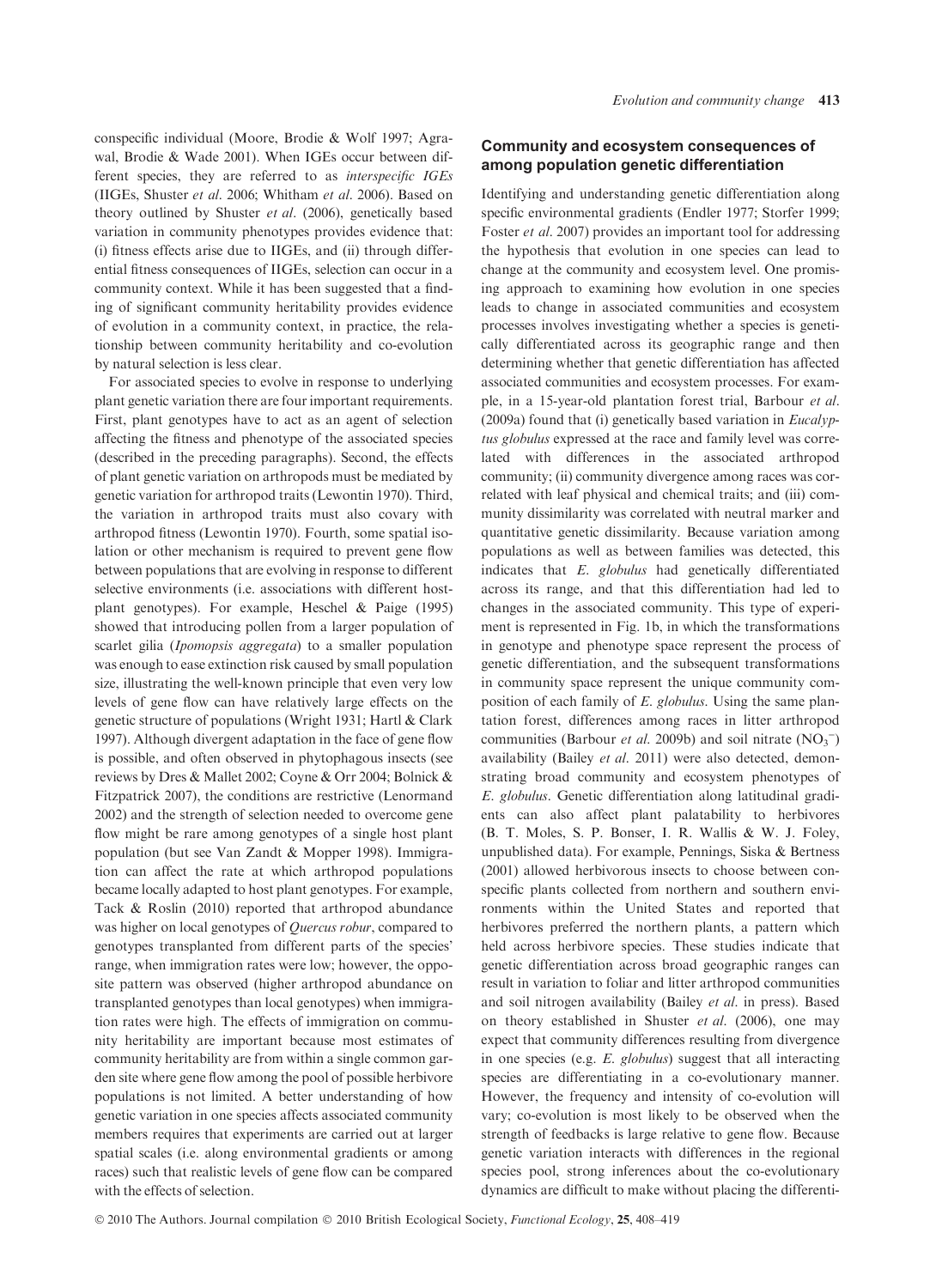ated population (e.g. E. globulus) within all potential communities to test for feedbacks (see local adaptation below).

Another way that evolution can affect change in associated communities is reticulate evolution, which can occur in hybridizing species complexes. In Populus (P. angustifolia X P. fremontii), Bailey et al. (in press) showed that introgression at a single molecular marker had important effects on associated arthropod communities; for example, total arthropod richness increased by 23% and gall-forming arthropod abundance increased by 72% on trees carrying the P. fremontii allele at the molecular marker RFLP-755. Introgression also caused a 56% increase in ramet production and a 51% decrease in the production of salicortin, an anti-herbivore defensive compound (Palo 1984; Rehill et al. 2006; Bailey et al. 2007). A multiple regression model indicated ramet production, but not salicortin, predicted arthropod abundance, suggesting that the increase in arthropod abundance was due to increased vegetative branching (Price 1991). Reticulate evolution can also lead to the evolution of invasiveness by introduced species (see review by Ellstrand & Schierenbeck 2000), which is important because of the large effects these invaders can have on associated communities and ecosystems. For example, invasion by a hybrid cordgrass, Spartina alter $niflora \times foliosa$ , affected sediment properties and associated communities, increasing sediment organic matter and decreasing benthic macrofaunal density by 75% (Neira, Levin & Grosholz 2005). These results indicate that community phenotypes can be sensitive to even small genetic changes, suggesting that evolutionary changes in associated communities may occur more often, and through a simpler mechanism, than previously thought.

Genetic variation may be expressed and evolutionary processes may act in a variety of ways to affect patterns of community structure and ecosystem function. Moreover, there is emerging evidence from a variety of taxa, including vertebrates (e.g. Palkovacs & Post 2008), which clearly indicates that evolutionary dynamics can operate on ecological timescales (Thompson 1998; Hendry & Kinnison 1999; Bohannan & Lenski 2000; Kinnison & Hendry 2001; Grant & Grant 2002; Yoshida et al. 2003; Hairston et al. 2005). While genetic variation in one species can have community and ecosystem consequences, little is understood about whether there are feedbacks from the community or ecosystem on the fitness and performance of a focal population, and how these feedbacks may affect ecological and evolutionary dynamics.

# Local adaptation, the co-evolutionary process, and feedbacks

Genetic differentiation that is a result of natural selection commonly results in strong patterns of local adaptation. Local adaptation occurs when individuals born in a given habitat have higher fitness within that habitat (i.e. 'home' environment), than individuals from other habitats (i.e. 'away' environments). Such local adaptation may be associated with factors such as differences in temperature or precipitation along elevational or latitudinal gradients. For example, Clausen, Keck & Hiesey (1940) showed that clones of sticky cinquefoil (Potentilla glandulosa) performed better when grown near their native elevation than at other elevations, suggesting that the populations were adapted to local abiotic environmental conditions.

Local adaptation can also occur in response to biotic environmental variation, and this type of local adaptation can result in the co-evolutionary process. Local adaptation associated with biotic environmental variation is largely associated with species interactions which vary across a species' range (Pennings, Siska & Bertness 2001; Thompson 2005; Johnson et al. 2010; Bailey et al. 2011). For example, Johnson et al. (2010) collected ecotypes of Andropogon gerardii from across its range and planted them in all home and away conditions with respect to both soils and arbuscular mycorrhizal (AM) fungi inoculates, and showed that ecotypes were adapted to local soil environments and AM fungi communities to maximize transfer of the most limiting nutrients between plants and fungi. Because this study manipulated ecotype identity in 'all possible home and away' environments from which individuals were collected, it confirms that subpopulations of A. gerardii had both genetically differentiated and co-evolved interactions with particular AM fungi strains in different environments across its range. However, the 'all possible home and away' approach can be financially and logistically intractable depending upon the number of families collected from each population, the number of populations sampled across the range of the species and the number of different abiotic and biotic environments that are tested (Barbour et al. 2009a).

When local adaptation and co-evolution are detected in genetically differentiated populations (e.g. Johnson et al. 2010), genetically based feedbacks can be inferred because certain populations display greater fitness and performance in their 'home' environment (biotic and abiotic) vs. an 'away' environment. When a population performs better in its home environment relative to away conditions it experiences a positive feedback. When a population performs better under away conditions, it experiences a negative feedback. Similar to the design of local adaptation studies, experiments to test for feedbacks would be conducted by establishing common gardens at every location from which a subpopulation was collected; however, in contrast to local adaptation studies, feedback studies examine the dynamic nature of organisms' modifying their environment and the fitness consequences of those modifications.

Feedbacks could be observed in a variety of species interactions, including those between plants and herbivores, plants and their soil communities, plants and neighbouring plants, animals and their prey, and many others. It is likely that species experience multiple positive and ⁄ or negative feedbacks from many different interactions simultaneously, and understanding how multiple feedbacks may interact is largely uninvestigated. For example, a plant may experience a positive feedback in genotype monocultures because it is able to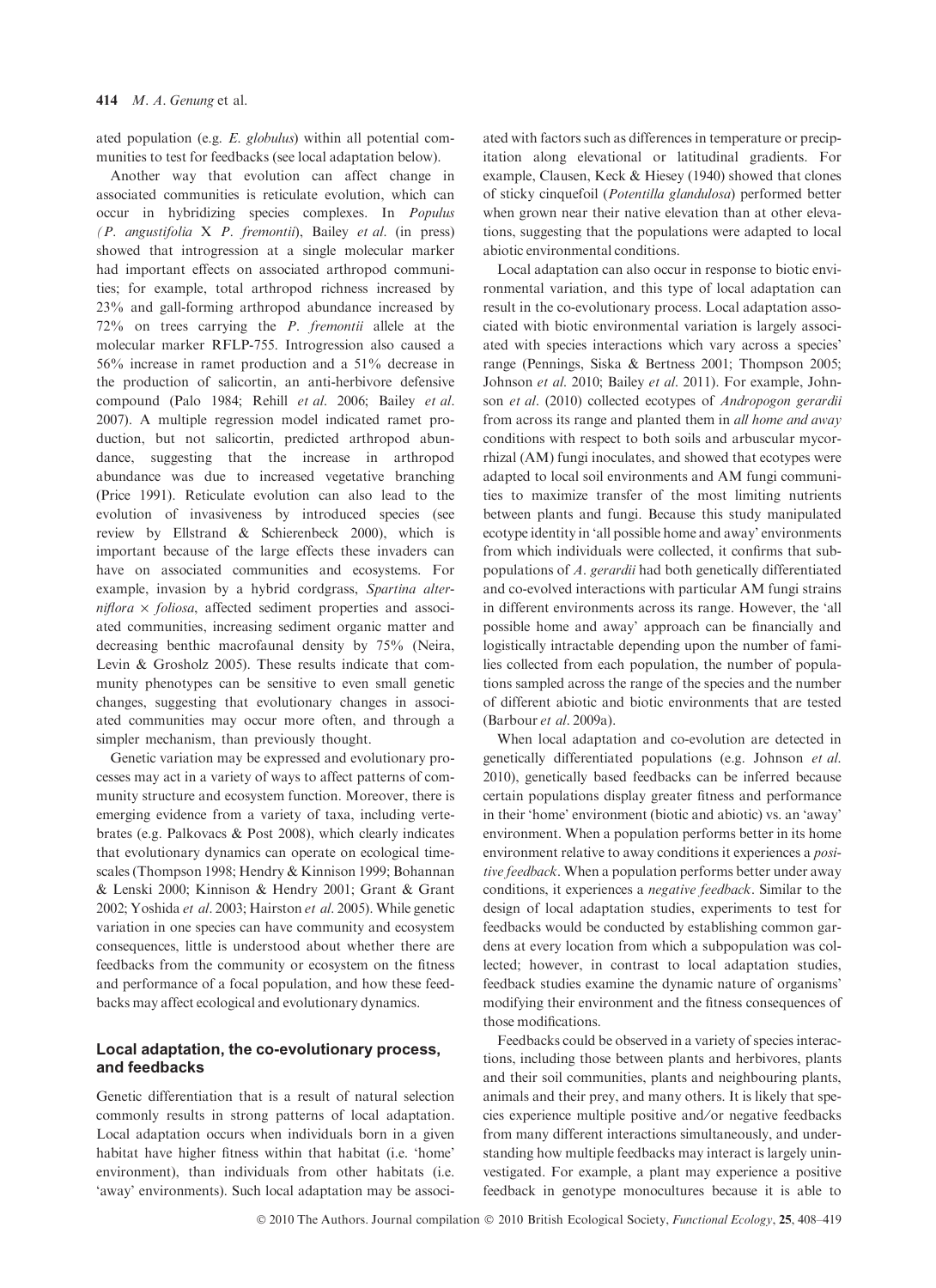cultivate a specific microbial community below-ground (Johnson et al. 2010); conversely, a plant may experience a negative feedback in a genotype mixture due to temporal and spatial partitioning of resource acquisition (Crutsinger et al. 2006). Theoretically, feedbacks with fitness consequences are implicit in the measurement of the heritability of community composition because different communities are assumed to have different fitness consequences for any given species. However, quantification of such feedbacks requires the experimental manipulation of the associated community and the subsequent measurement of the original species' fitness and performance. Furthermore, even if plant fitness and performance change with the removal of the associated community, understanding the strength of the feedback through time is an additional challenge.

# Trans-generational feedbacks and the eco-evo dynamic

Feedbacks involving reciprocal interactions of ecology and evolution over relatively short time-scales have been termed eco-evo feedbacks, which are defined as occurring when a population alters its environment (abiotic or biotic) and those environmental changes influence the fitness of the original population (Post & Palkovacs 2009) or subsequent generations (i.e. trans-generational feedback, Pregitzer et al. 2010). While community and ecosystem phenotypes clearly indicate the potential of feedbacks to occur between associated species, simply detecting a community or ecosystem phenotype does not specifically examine such interactions or speak to the dynamic nature of eco-evo feedbacks. Intraspecific genetic variation provides a means for testing how eco-evo feedbacks affect species and their environments through time, although it is not technically a prerequisite condition for eco-evo feedbacks to occur (Post & Palkovacs 2009). Examples of systems with a high potential for eco-evo feedbacks include those in which intraspecific genetic variation is high (Yoshida et al. 2003) or species interactions are continuous throughout the year, rather than intermittent (Palkovacs & Post 2008). One example of eco-evo feedbacks comes from Lankau & Strauss (2007), who showed that genetic variation for sinigrin content in Brassica nigra is responsible for a feedback which maintains diversity in plant communities, due to an intransitive (i.e. rock-paper-scissors) competitive relationship in which high-sinigrin B. nigra individuals can invade patches of heterospecific neighbours, low-sinigrin B. nigra individuals can invade patches of high sinigrin B. nigra, and heterospecific neighbours can invade patches of low-sinigrin B. nigra. This result indicates that genetic variation for sinigrin content is responsible for feedbacks which maintain genetic diversity in B. nigra, and species diversity in neighbouring plants. This type of experiment is represented in Fig. 1d, in which genetic variation in B. nigra for sinigrin content drives changes in the associated plant community, which in turn affects which genotypes of B. nigra will perform well in the next generation. While we recognize that *B*. *nigra* may reduce the species diversity by outcompeting its neighbours in some cases, we discuss

this study to illustrate the potential for genetic differentiation to cause community changes which feedback to affect traits in the original species.

Another mechanism through which transgenerational feedbacks can operate involves offspring performing better in their parent's soil than in an 'away' soil environment. For example, Pregitzer et al. (2010) showed that P. angustifolia seedlings performed better when grown in soil conditioned by their parent trees compared with soil conditioned by other Populus species, even though the 'home' soils were the most N-limited (i.e. highest C : N ratio and highest microbial N pools, Fig. 2). Because parent species affect soil microbial



Fig. 2. Genetic variation in Populus can affect soils, and these changes can feed back to affect fitness and performance of the next generation of Populus trees. In field and laboratory incubations, condensed tannin in litterfall was best related to soil net N mineralization. Condensed tannin in litterfall explained 65% of the variation in annual rates of net N mineralization in soils from 12 stands of gallery cottonwood forests (a, Schweitzer et al. 2004). Trees with low condensed tannins were from the *P. fremontii* zone, trees with high tannins were from the P. angustifolia zone, with hybrids intermediate, on average. Soils were collected from all three zones, and P. angustifolia seedlings were planted in each soil type. P. angustifolia survived best in its own soil type, even though these soils were the most nutrient limited; additionally, P. angustifolia also experienced the most mortality in soils collected from beneath P. fremontii, even though these soils were the least nutrient limited (b, Pregitzer et al. 2010). Bars represent the narrow-sense heritability of seedling mortality. Symbols represent the narrow-sense heritability of performance traits. Originally published in Schweitzer et al. (2004), Ecology Letters (a) and Pregitzer et al. (2010), Evolutionary Ecology (b). [Correction added after online publication 16 Dec 2010: locations of P. angustifolia and P. fremontii in (b) have been changed.]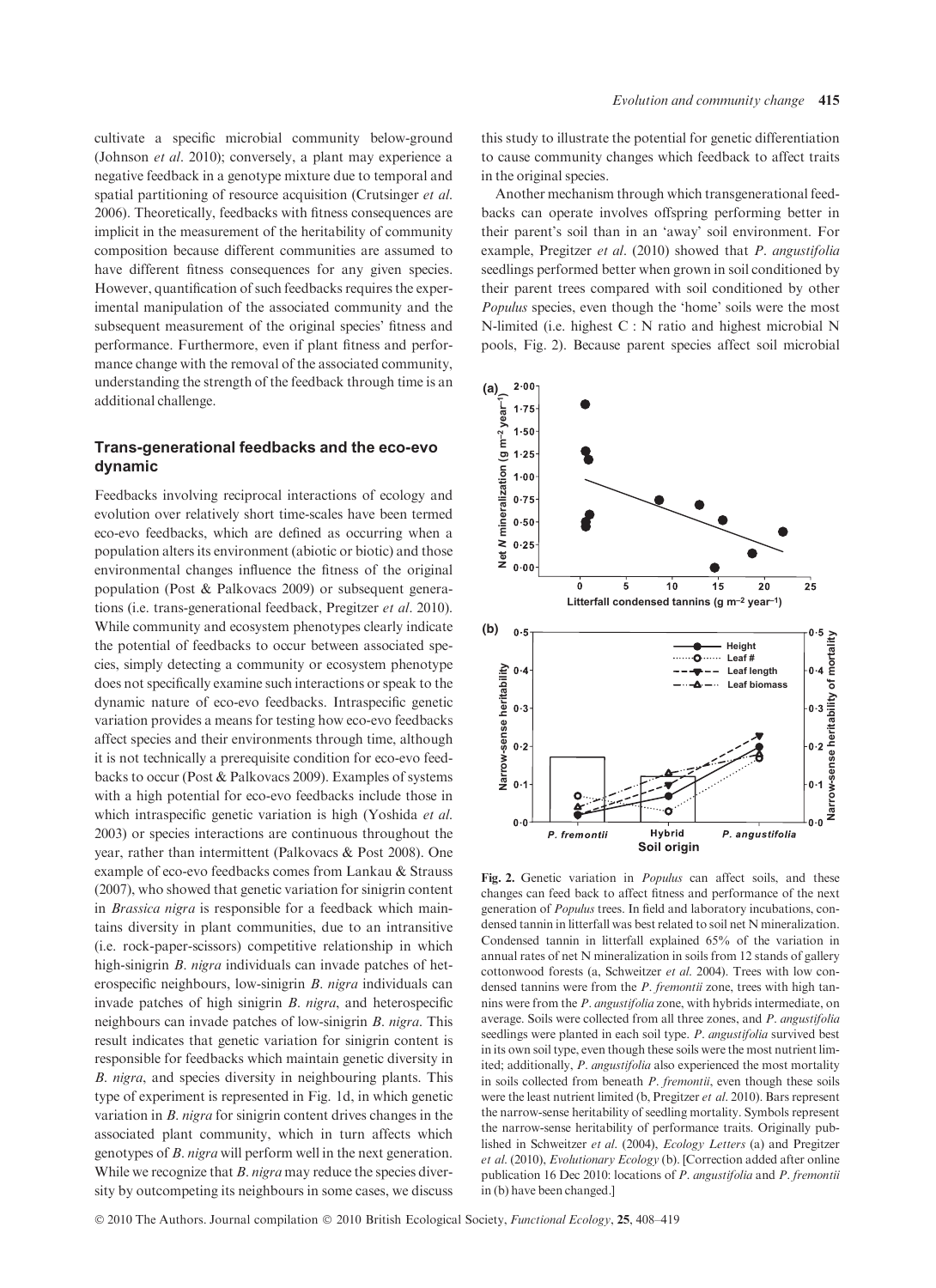communities and nutrient cycling (Schweitzer et al. 2004, 2008; Whitham et al. 2006), these results indicate that soils, which are a common abiotic and biotic environment for both parents and their offspring, can act as agents of selection (Pregitzer et al. 2010). In the same sense that we must determine the relative importance of intraspecific genetic variation, future studies should investigate the importance of feedbacks as agents of selection, relative to 'traditional' (i.e. unidirectional) ecological and evolutionary factors. Because genetic variation in one species can have community and ecosystem phenotypes that affect genetic variation in subsequent generations, it becomes difficult to determine at which level of organization (e.g. population, community, or ecosystem) the relative fitness of an individual depends.

# Multi-level selection…whose phenotype is it and how is selection acting?

While no experimental approach for multi-level selection is widely accepted, multi-level selection provides an important theoretical framework for understanding how higher level selection may influence individual level evolutionary processes. Multi-level selection is generally defined as variation in an individual's relative fitness that can be partitioned into within-group and between-group components, with 'level' defined by the question to be addressed (Keller 1999; Collins & Gardner 2009). Partitioning variation in fitness is an important approach if we are to model the change in the average value of a specific character across all individuals, in all species, in all communities in an ecosystem (i.e. a phenotype that is common to all organisms in an ecosystem such as biomass, plant and soil nutrient content (i.e. carbon, nitrogen, phosphorous), body size, or offspring). We recognize that ecosystems are more than a set of communities, and that some ecosystem properties would go unmeasured even if every parameter at the community level was assessed. Our approach is only one method of using the flexible Price equation to partition across levels of organization. This approach provides an all-encompassing view of natural selection by recognizing that organisms are embedded not only in a complex abiotic environment, but also a matrix of interacting species in which the phenotype of one organism is the environment of another (i.e. the relative fitness of an individual depends on the group to which it belongs). One common theoretical framework for understanding multi-level selection is the Price equation (Price 1972; Frank 1998; Gardner 2008; Collins & Gardner 2009). The Price equation mathematically describes change via natural selection in a completely general way and has recently been applied successfully in the field of community ecology (Loreau & Hector 2001; Fox 2006; Collins & Gardner 2009) and its use for understanding how evolutionary processes may alter communities and ecosystem function may be fundamental.

Consider an ecosystem formed by a set of communities C, in which each community is assigned a unique index  $i \in C$ . Each community contains a set of species  $S_i$  and we assign each species a unique index  $j \in S_i$ . Each species contains a set of different individual phenotypes  $P_{ij}$ , to which we assign each phenotype a unique index  $k \in P_{ij}$ . Notice that for our purposes communities are mutually exclusive groups of species and phenotypes within an ecosystem, and species are mutually exclusive groups of individuals within a community. Communities can be defined in different ways depending on the character considered and the interest of the researcher as long as they retain their hierarchical and mutually exclusive nature.

Let  $w_{ijk}$  be the fitness of an individual with phenotype k in species  $j$  in community  $i$ . The average (arithmetic mean) fitness of all individuals in species  $j$  in community  $i$  is  $w_{ij} = E_{P_{ij}}[w_{ijk}]$  (where  $E_A$  denotes the statistical expectation taken over the set  $A$ ). Set  $A$  is a generic set which can refer to phenotypes  $(P)$ , communities  $(C)$ , or ecosystems  $(E)$ . The average fitness of all species in community *i* is  $w_i = E_{s_i}[w_{ij}]$ . The average fitness of all phenotypes in the ecosystem is  $\bar{w} = E_c \big[ E_{s_i} \big[ E_{P_{ij}} [w_{ijk}] \big] \big].$ 

Let  $z_{ijk}$  be the value of the character of interest corresponding to phenotype  $k$  in species  $j$  in community  $i$ . The average value of character  $z$  in species  $j$  in community  $i$  is  $z_{ij} = E_{P_{ij}}[z_{ijk}]$ . The average value of character z in community *i* is  $z_i = E_{S_i}[z_{ij}]$ . The average value of character z in the ecosystem is  $z = E_C[z_i] = E_C \big[E_{S_i} [E_{P_{ij}}[z_{ijk}]\big] \big] = \overline{z}.$ 

Consider the value of the character of interest  $z$  and  $z'$  in times  $t_1$  and  $t_2$  respectively. Let  $\Delta z = z' - z$  be the change of the character value from one generation to the next. A species changes when the frequency of the different phenotypes within the species changes over time. A community changes when its constituent species change and ⁄ or when the frequency of species changes over time. Finally, an ecosystem changes when the frequency of communities changes over time.

We applied the Price equation (Price 1972; Frank 1998; Gardner 2008) to model the change in the average value of a specific character across a whole ecosystem. In particular, the total effect of selection can be partitioned into among-community, among-species within communities, and among-phenotypes within species of a community (Frank 1998; Gardner 2008):

$$
\Delta \bar{z} = E_C \Big[ E_{S_i} \Big[ C_{P_{ij}} \Big[ \frac{w_{ijk}}{\bar{w}}, z_{ijk} \Big] \Big] \Big] + E_C \Big[ C_{S_i} \Big[ \frac{w_{ij}}{\bar{w}}, z_{ij} \Big] \Big] + C_C \Big[ \frac{w_i}{\bar{w}}, z_i \Big]
$$

where  $C_A$  denotes the statistical covariance taken over the set A. Here, we assumed that there is no environmental induction or bias in the transmission of a particular phenotype between generations (i.e.  $E_{P_{ij}}[w_{ijk}\Delta z_{ijk}] = 0$ ) but an additional partition could be added to account for such changes (Collins & Gardner 2009).

This equation shows that the change, owing to selection, in the average value of a character across the whole ecosystem during the time considered is given by the sum of three terms. The first term is the covariance between a phenotypic character value  $(z_{ijk})$  and its fitness relative to the average fitness of all phenotypes in the ecosystem considered  $\left(\frac{w_{ijk}}{\bar{w}}\right)$  averaged over all species and all communities in the ecosystem. This term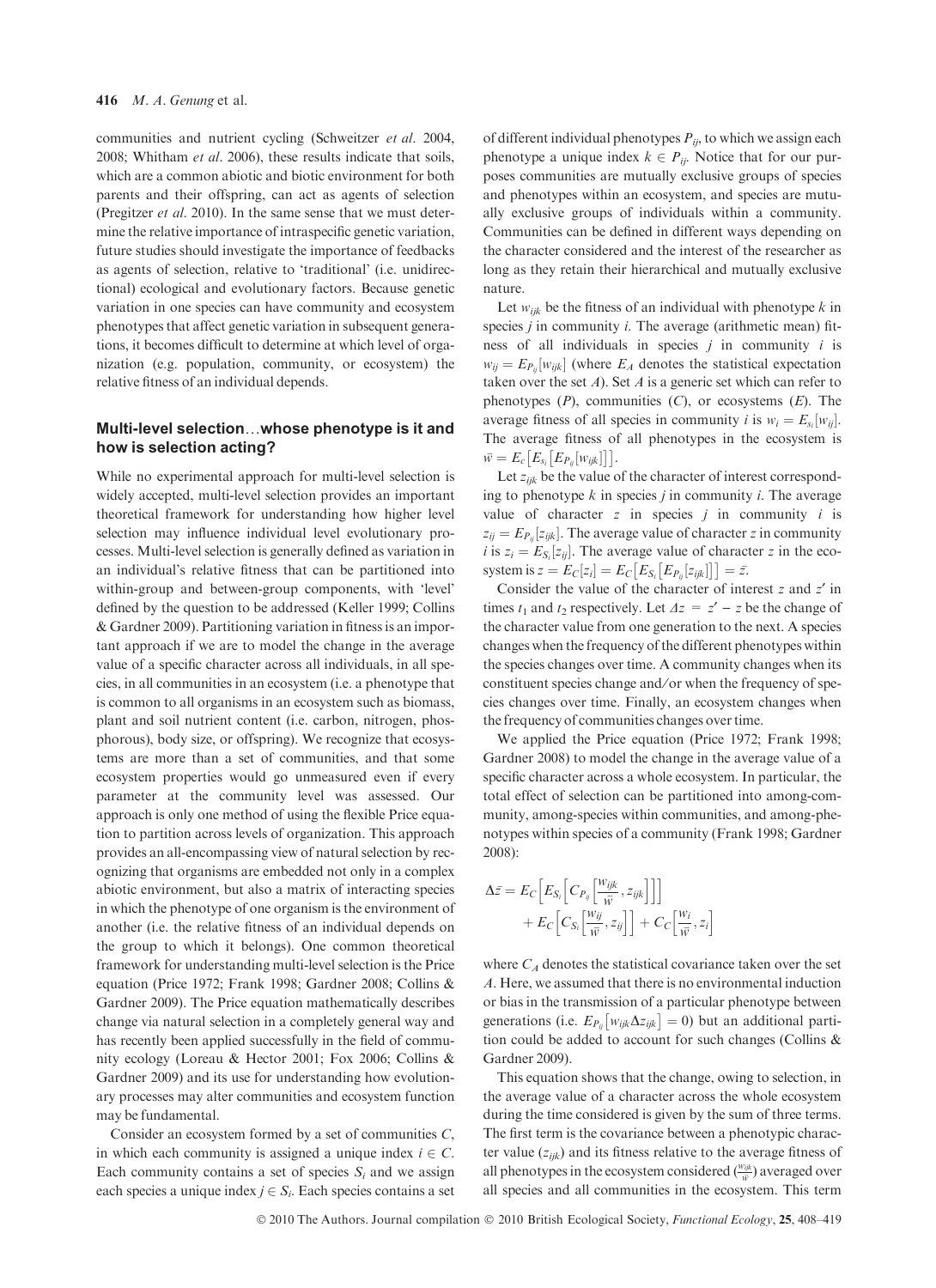captures whether phenotypes with higher character value increase or decrease within their species and community and describes the average change in phenotypic composition within species. It represents the change in the total or average phenotype of the ecosystem that can be explained by variation in fitness within species.

The second term is the covariance between the average character in each species  $(z_{ij})$  and the average fitness of that species relative to the overall average fitness in the ecosystem  $\frac{w_{ij}}{w}$  averaged over all communities in the ecosystem. This term captures whether species with higher character value increase or decrease within their community and describes the change in species composition of a community. The third term is the covariance between the average character in each community  $(z_i)$  and the fitness of that community relative to the average fitness in the ecosystem  $\left(\frac{w_i}{w}\right)$ . This term captures whether communities with higher character value increase or decrease within the ecosystem and describes the change in community composition of an ecosystem. Note that covariance between a trait and fitness need not imply that the trait is responsible for variation in fitness (Lande & Arnold 1983). Particularly for more inclusive partitions (i.e. species), strong covariances among traits make correlated responses to selection highly likely. For example, average biomass might change owing to differential extinction of prokaryotes and eukaryotes driven by a chemical with physiological effects functionally unrelated to size. Because phenotypic covariances are often different at different levels, partitioning the Price equation can help expose effects of correlated selection (Collins & Gardner 2009).

Note also that the average within-species selection might often be very near zero if different species are changing in opposite directions. Thus, the degree of inclusiveness, detail, and manner of partitioning must all be chosen carefully to most effectively address any specific question. The Price equation is a 'statistical tautology' that follows from the definitions of the phenotype, fitness, and grouping variables (Gardner 2008; Collins & Gardner 2009). As such, it is both general and exact, but does not specify mechanisms or functional forms of selection. The levels-of-selection partition of the Price equation shows how the contribution of natural selection to changes at the phenotype, species, and community levels can be distinguished and combined additively to explain the total change of a character value over time. The equation provides a foundation for creating a theoretical framework whereby changes in the phenotypic composition of a population (evolutionary processes) can affect the species and community composition of the ecosystem (ecological processes) and vice versa through ecological and evolutionary dynamic feedbacks. Specifically, this partition allows us to assess eco-evo feedbacks because it separates the contributions of ecological and evolutionary components to the total change. This allows us to determine how a particular set of evolutionary conditions affects the ecological properties of a community or ecosystem, and vice versa. Such processes may favour one species or community over another (sensu Swenson, Wilson & Elias 2000) resulting in changing patterns on the landscape. The total change in a system will be affected most by whichever covariance is greatest.

#### **Conclusions**

In this review, we have synthesized evidence from different sub-fields of research to provide a broad conceptual framework in which to consider how evolution may impact communities and ecosystems. We focused on five main issues: (i) Within local populations, intraspecific genetic variation affects community and ecosystem properties, although these effects can be dependent on abiotic and biotic environmental context; (ii) across a species' range, genetically differentiated populations have different effects on associated communities, showing that evolution in one species can drive community change; (iii) genetically differentiated populations can also co-evolve interactions with other species, resulting in feedbacks and strong patterns of local adaptation; (iv) the effects of feedbacks can alter the environment in a way which affects future generations; and (v) multi-level selection, which provides a framework for considering how the fitness of an individual depends on the group (i.e. population, community, or ecosystem) of which it is a part.

The evidence linking genetic variation and evolution to community change and feedbacks comes from several different approaches whose results have not been synthesized into one conceptual framework, and whose commonalities may not be fully understood. Together, this synthesis suggests that the evolutionary and ecological dynamics of systems are connected through species interactions, specifically indirect genetic effects and feedbacks, and the consequences of this ecological-evolutionary linkage begin with the phenotype of an individual within a population and extend to the associated community and ecosystem. Potential research questions for future studies in this field include: (i) how does the strength of indirect genetic effects and feedbacks change over time; (ii) if a feedback alters the fitness and performance of one species, how does that alter interactions with other species and the ecosystem functions they mediate; and (iii) what are the consequences of multiple feedbacks (i.e. feedbacks from insect herbivores, neighbouring plants, and soil microbial communities) acting on a population simultaneously? Understanding the linkages between evolutionary processes and ecological outcomes is particularly important given the continuing global loss of genetic variation (Butchart et al. 2010), as well as the potential for community and ecosystem-level consequences when large selective events change the range of genetic variation present in a species.

# Acknowledgements

We thank the editors of *Functional Ecology* and Marc Johnson for the opportunity to submit a manuscript for this special feature. Special thanks to anonymous reviewers whose comments greatly improved this manuscript. Funding was provided by the National Science Foundation (DEB 0743437) and the Australian Research Council (FT0991727).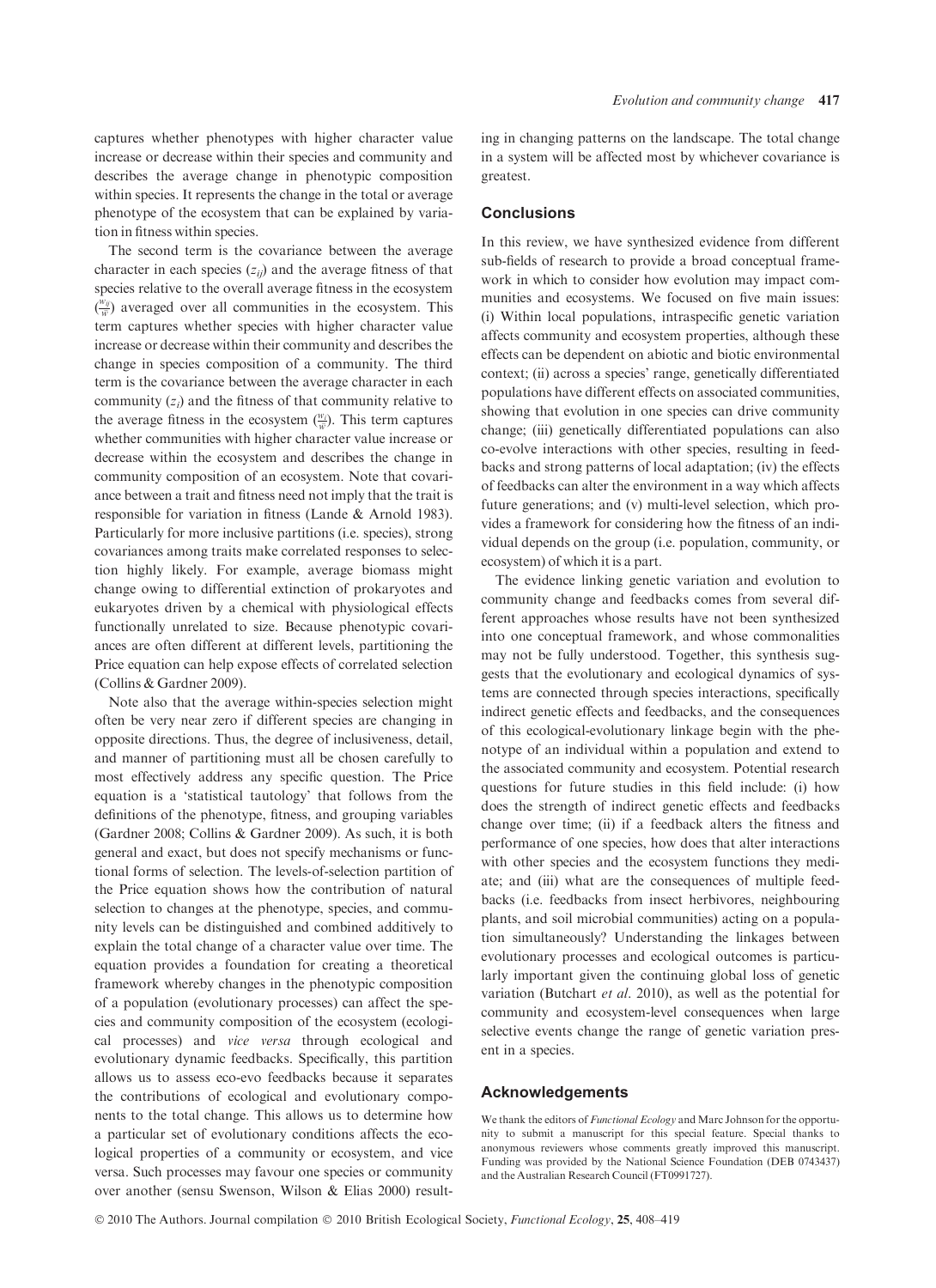418 *M. A. Genung* et al.

#### References

- Agrawal, A.F., Brodie, E.D. & Wade, M.J. (2001) On indirect genetic effects in structured populations. American Naturalist, 158, 308–323.
- Antonovics, J. (1992) Toward community genetics (eds R.S. Fritz & E.L. Simms). Plant Resistance to Herbivores and Pathogens: Ecology, Evolution, and Genetics. University of Chicago Press, Chicago, IL, USA.
- Bailey, J.K., Wooley, S.C., Lindroth, R.L. & Whitham, T.G. (2006) Importance of species interactions to community heritability: a genetic basis to trophic-level interactions. Ecology Letters, 9, 78–85.
- Bailey, J.K., Schweitzer, J.A., Rehill, B.J., Irschick, D.J., Whitham, T.G. & Lindroth, R.L. (2007) Selective herbivory by elk results in rapid shifts in the chemical composition of aspen forests. Biological Invasions, 9, 715–722.
- Bailey, J.K., Schweitzer, J.A., Úbeda, F., Koricheva, J., LeRoy, C.J., Madritch, M.D., Rehill, B.J., Bangert, R.K., Fischer, D.G., Allan, G.J. & Whitham, T.G. (2009) From genes to ecosystems: a synthesis of the effect of plant genetic factors across levels of organization. Philosophical Transactions of the Royal Society of London Series B: Biological Sciences, 364, 1607–1616.
- Bailey, J.K., Schweitzer, J.A., Úbeda, F., Zinkgraf, M., Fitzpatrick, B.M., O'Reilly-Wapstra, J., Rehill, B.J., LeRoy, C.J., Potts, B.M., Whitham, T.G., Genung, M.A., Fischer, D.G., Pregitzer, C.C. & Keith, A. (2011) From genes to ecosystems: emerging concepts bridging ecological and evolutionary dynamics. The ecology of plant secondary metabolites: from genes to landscapes (eds G.R. Iason, M. Dicke & S.E. Hartley). Cambridge University Press, Cambridge, UK.
- Bangert, R.K., Lonsdorf, E.V., Wimp, G.M., Shuster, S.M., Fischer, D., Schweitzer, J.A., Allan, G.J., Bailey, J.K. & Whitham, T.G. (2008) Genetic structure of a foundation species: scaling community phenotypes from the individual to the region. Heredity, 100, 121–131.
- Barbour, R.C., O'Reilly-Wapstra, J.M., De Little, D.W., Jordan, G.J., Steane, D.A., Humphreys, J.R., Bailey, J.K., Whitham, T.G. & Potts, B.M. (2009a) A geographic mosaic of genetic variation within a foundation tree species and its community-level consequences. Ecology, 90, 1762–1772.
- Barbour, R.C., Forster, L.G., Baker, S.C., Steane, D.A. & Potts, B.M. (2009b) Biodiversity consequences of genetic variation in bark characteristics within a foundation tree species. Conservation Biology, 23, 1146–1155.
- Bascompte, J. & Jordano, P. (2007) Plant-animal mutualistic networks: the architecture of biodiversity. Annual Review of Ecology and Systematics, 38, 567–593.
- Bever, J.D. (1994) Feedback between plants and their soil communities in an old-field community. Ecology, 75, 1965–1977.
- Bohannan, B.J.M. & Lenski, R.E. (2000) Linking genetic change to community evolution: insights from studies of bacteria and bacteriophage. *Ecology Let*ters, 3, 362–377.
- Bolnick, D.I. & Fitzpatrick, B.M. (2007) Sympatric speciation: models and empirical evidence. Annual Review of Ecology, Evolution and Systematics, 38, 459–487.
- Bossdorf, O., Shuja, Z. & Banta, J.A. (2009) Genotype and maternal environment affect belowground interactions between Arabidopsis thaliana and its competitors. Oikos, 118, 1541–1551.
- Bossdorf, O., Auge, H., Lafuma, L., Rogers, W.E., Siemann, E. & Prati, D. (2005) Phenotypic and genetic differentiation between native and introduced plant populations. Oecologia, 144, 1–11.
- Butchart, S.H.M., Walpole, M., Collen, B., van Strien, A., Scharlemann, J.P.W., Almond, R.E.A., Baillie, J.E.M., Bomhard, B., Brown, C., Bruno, J., Carpenter, K.E., Carr, G.M., Chanson, J., Chenery, A.M., Csirke, J., Davidson, N.C., Dentener, F., Foster, M., Galli, A., Galloway, J.N., Genovesi, P., Gregory, R.D., Hockings, M., Kapos, V., Lamarque, J.F., Leverington, F., Loh, J., McGeoch, M.A., McRae, L., Minasyan, A., Morcillo, M.H., Oldfield, T.E.E., Pauly, D., Quader, S., Revenga, C., Sauer, J.R., Skolnik, B., Spear, D., Stanwell-Smith, D., Stuart, S.N., Symes, A., Tierney, M., Tyrell, T.D., Vie, J.C. & Watson, R. (2010) Global biodiversity: indicators of recent declines. Science, 328, 1164–1168.
- Clausen, J., Keck, D.D. & Hiesey, W.M. (1940) Experimental Studies on the Nature of Species. 1. Effects of Varied Environments on Western North American Plants. Carnegie Institute of Washington, Washington DC, USA.
- Collins, S. & Gardner, A. (2009) Integrating physiological, ecological and evolutionary change: a Price equation approach. Ecology Letters, 12, 744– 757.
- Coyne, J.A. & Orr, H.A. (2004) Speciation. Sinauer Associates, Sunderland, MA, USA.
- Crutsinger, G.M., Collins, M.D., Fordyce, J.A., Gompert, Z., Nice, C.C. & Sanders, N.J. (2006) Genotypic diversity predicts community structure and governs an ecosystem process. Science, 313, 966–968.
- Dawkins, R. (1982) The Extended Phenotype: The Gene as the Unit of Selection. Oxford University Press, New York, USA.
- Dres, M. & Mallet, J. (2002) Host races in plant-feeding insects and their importance in sympatric speciation. Philosophical Transactions of the Royal Society of London Series B: Biological Sciences, 357, 471–492.
- Duffy, M.A. & Forde, S.E. (2009) Ecological feedbacks and the evolution of resistance. Journal of Animal Ecology, 78, 1106–1112.
- Ellstrand, N.C. & Schierenbeck, K.A. (2000) Hybridization as a stimulus for the evolution of invasiveness in plants? Proceedings of the National Academy of Science of the United States of America, 97, 7043–7050.
- Endler, J.A. (1977) Geographic Variation, Speciation and Clines. Princeton University Press, Princeton, NJ, USA.
- Foster, S.A., McKinnon, G.E., Steane, D.A., Potts, B.M. & Vaillancourt, R.E. (2007) Parallel evolution of dwarf ecotypes in the forest tree Eucalyptus globulus. New Phytologist, 175, 370–380.
- Fox, L.R. (1981) Defense and dynamics in plant-herbivore systems. American Zoologist, 21, 853–864.
- Fox, J.W. (2006) Using Price equation to partition the effects of biodiversity loss on ecosystem function. Ecology, 87, 2687–2696.
- Frank, S.A. (1998) Foundations of Social Evolution. Princeton University Press, Princeton, NJ, USA.
- Gandon, S. & Nuismer, S.L. (2009) Interactions between genetic drift, gene flow, and selection mosaics drive parasite local adaptation. American Naturalist, 173, 212–224.
- Gardner, A. (2008) The Price equation. Current Biology, 18, R198–R202.
- Grant, P.R. & Grant, B.R. (2002) Unpredictable evolution in a 30-year study of Darwin's finches. Science, 296, 707–711.
- Hairston, N.G., Ellner, S.P., Geber, M.A., Yoshida, T. & Fox, J.A. (2005) Rapid evolution and the convergence of ecological and evolutionary time. Ecology Letters, 8, 1114–1127.
- Hartl, D.L. & Clark, A.G. (1997) Principles of Population Genetics, 3rd edn. Sinauer Associates, Sunderland, MA, USA.
- Hendry, A.P. & Kinnison, M.T. (1999) Perspective: The pace of modern life: measuring rates of contemporary microevolution. Evolution, 53, 1637–1653.
- Herrera, C.M. (1982) Seasonal variation in the quality of fruits and diffuse coevolution between plants and avian dispersers. Ecology, 63, 773–785.
- Heschel, M.S. & Paige, K.N. (1995) Inbreeding depression, environmental stress, and population size variation in scarlet gilia (Ipomopsis aggregata). Conservation Biology, 9, 126–133.

Janzen, D.H. (1980) When is it coevolution? Evolution, 34, 611–612.

- Johnson, M.T.J. & Agrawal, A.A. (2005) Plant genotype and environment interact to shape a diverse arthropod community on evening primrose (Oenothera biennis). Ecology, 86, 874–885.
- Johnson, M.T.J., Lajeunesse, M.J. & Agrawal, A.A. (2006) Additive and interactive effects of plant genotypic diversity on arthropod communities and plant fitness. Ecology Letters, 9, 24–34.
- Johnson, M.T.J. & Stinchcombe, J.R. (2007) An emerging synthesis between community ecology and evolutionary biology. Trends in Ecology & Evolution, 22, 250–257.
- Johnson, M.T.J., Vellend, M. & Stinchcombe, J.R. (2009) Evolution in plant populations as a driver of ecological changes in arthropod communities. Philosophical Transactions of the Royal Society of London Series B: Biological Sciences, 364, 1593–1605.
- Johnson, N.C., Wilson, G.W.T., Bowker, M.A., Wilson, J.A. & Miller, R.M. (2010) Resource limitation is a driver of local adaptation in mycorrhizal symbioses. Proceedings of the National Academy of Sciences of the United States of America, 107, 2093–2098.
- Jones, C.G., Lawton, J.H. & Shachak, M. (1997) Positive and negative effects of organisms as ecosystem engineers. Ecology, 78, 1946–1957.
- Keller, L. (1999) Levels of Selection in Evolution. Princeton University Press, Princeton, NJ, USA.
- Kinnison, M.T. & Hendry, A.P. (2001) The pace of modern life II: from rates of contemporary microevolution to pattern and process. Genetica, 112, 145– 164.
- Laine, A.L. (2009) Role of coevolution in generating biological diversity: spatially divergent selection trajectories. Journal of Experimental Botany, 60, 2957–2970.
- Lande, R. & Arnold, S.J. (1983) The measurement of selection on correlated characters. Evolution, 37, 1210–1226.
- Lankau, R.A. & Strauss, S.Y. (2007) Mutual feedbacks maintain both genetic and species diversity in a plant community. Science, 317, 1561–1563.
- Lenormand, T. (2002) Gene flow and the limits to natural selection. Trends in Ecology and Evolution, 17, 183–189.
- Lewontin, R.C. (1970) The units of selection. Annual Review of Ecology and Systematics, 1, 1–18.